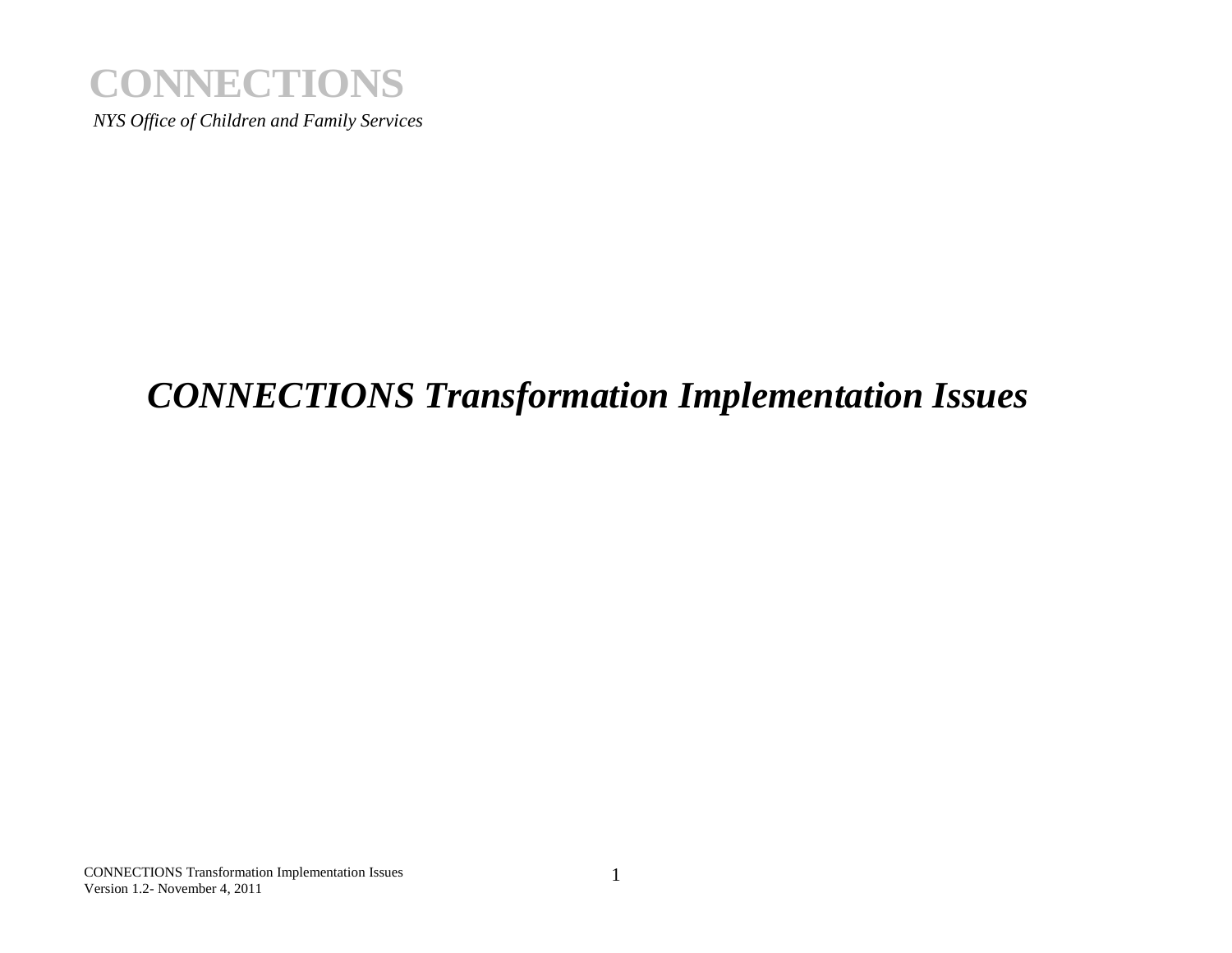# *Purpose*

# *Column Definitions*

# *Other reference tools...*

|                           | <b>CONNECTIONS</b>                                                                                                                                                                                                                                                                                                                                                                                                                      |                                                                                                                                    |                          |
|---------------------------|-----------------------------------------------------------------------------------------------------------------------------------------------------------------------------------------------------------------------------------------------------------------------------------------------------------------------------------------------------------------------------------------------------------------------------------------|------------------------------------------------------------------------------------------------------------------------------------|--------------------------|
|                           | NYS Office of Children and Family Services                                                                                                                                                                                                                                                                                                                                                                                              |                                                                                                                                    |                          |
| <b>Purpose</b>            | This document describes issues with the CONNECTIONS application that are pending resolution and the actions users should take if they<br>encounter them. As these issues are resolved, this document will be updated. Updates will be identified with both version number and date.                                                                                                                                                     |                                                                                                                                    |                          |
| <b>Column Definitions</b> | What is Affected identifies the functional area of the application that is involved.<br><b>Implementation Impact</b> defines the issue needing resolution and a fuller description of it.<br>Action to be Taken describes the temporary workaround(s), if one has been identified, that a user should follow until the issue is resolved.<br><b>SIR Number/Status</b> is an OCFS reference number to track issues requiring resolution. |                                                                                                                                    |                          |
|                           | Other reference tools<br>Other reference documents are available to aid users in their use of the CONNECTIONS application. Among those tools is the<br><b>CONNECTIONS Transformation Phase 1 Job Aid and the CONNECTIONS Transformation Quick Start Guide.</b> These tools (as well as                                                                                                                                                  | other helpful information) can be found on the Transformation page of the CONNECTIONS internet. The site can be accessed using the |                          |
|                           | following UR:: http://www.ocfs.state.ny.us/connect/                                                                                                                                                                                                                                                                                                                                                                                     |                                                                                                                                    |                          |
| What is                   | <b>Implementation Impact</b>                                                                                                                                                                                                                                                                                                                                                                                                            | <b>Action to be Taken</b>                                                                                                          | <b>SIR Number/Status</b> |
| <b>Affected</b><br>To-Do  | <b>Issue: Error when navigating from a Record/Review</b><br><b>Call To-Do</b><br>An error is received when attempting to navigate a<br>"Record/Review Call" task To-Do that was created prior to<br>Transformation.                                                                                                                                                                                                                     |                                                                                                                                    | 15977                    |
| To-Do                     | <b>Issue: Progress Notes To-Dos appear as system-</b><br>created and cannot be deleted or marked complete<br>After a user creates a Progress Notes To-Dos, it appears<br>with "System" in the Created By field (instead of the user<br>who created the to-do); the To-do cannot be deleted or<br>marked as complete.                                                                                                                    | Request a data fix to remove the To-Do<br>by calling the Customer Care Center                                                      | 16731                    |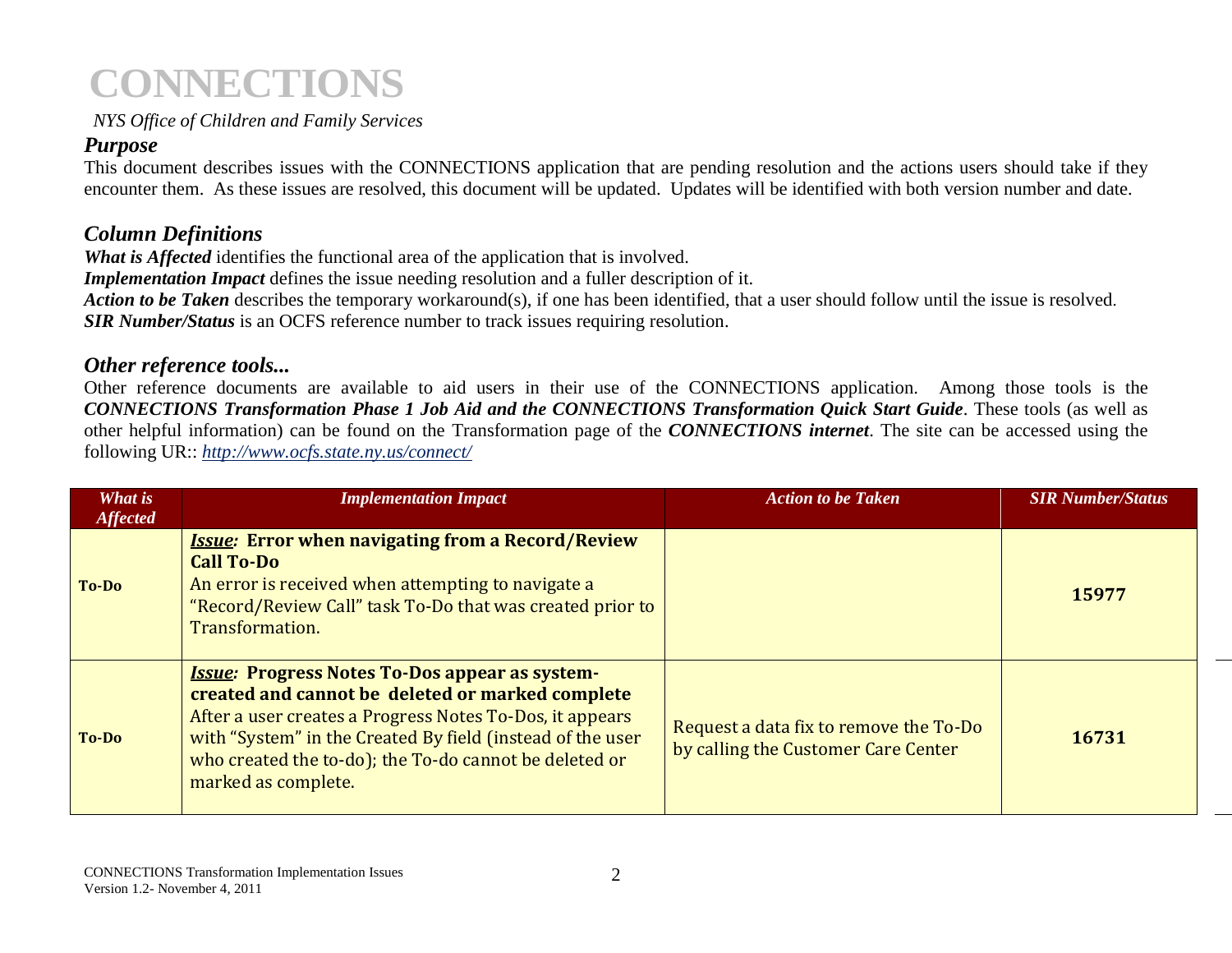| What is                                      | NYS Office of Children and Family Services<br><b>Implementation Impact</b>                                                                                                                                                                                                                                                     | <b>Action to be Taken</b>                                                                         | <b>SIR Number/Status</b> |
|----------------------------------------------|--------------------------------------------------------------------------------------------------------------------------------------------------------------------------------------------------------------------------------------------------------------------------------------------------------------------------------|---------------------------------------------------------------------------------------------------|--------------------------|
| <b>Affected</b><br>To-Do<br><b>Approvals</b> | <b>Issue:</b> Issues with adding another approver<br>Users may experience problems when attempting to add<br>another approver when approving - for example, the Staff<br>Search link may be disabled on the To-Do Detail window,<br>preventing the ability to add an approver other than the<br>unit approver.                 | Complete the additional approval off<br>line; consider a progress note<br>documenting the review. | 16504                    |
| <b>Narrative</b>                             | <b>Issue:</b> The starting and end points of protected<br>sections in a narrative are not visible                                                                                                                                                                                                                              | Exercise care that your cursor is not in<br>the protected section.                                | 15377                    |
| <b>Narrative</b>                             | <b>Issue:</b> Narratives opening with focus in the middle of<br>the document<br>When opening certain narratives - notably the Fatality<br>Reports - focus is not initially at the top of the document.                                                                                                                         | Scroll up to see the beginning of the<br>document.                                                | 15507                    |
| <b>Narrative</b>                             | <b>Issue:</b> Able to paste into protected sections of<br>narratives<br>Users have been able to paste blocks of text into protected<br>sections of text fields. After this is done, the user is<br>sometimes able to modify or delete the entire protected<br>section, or may be unable to delete the text that was<br>pasted. | Request a data fix to fix the document<br>by calling the Customer Care Center.                    | 16505                    |
| <b>Narratives</b>                            | <b>Issue: Tables within protected sections of modifiable</b><br>documents are resizable<br>Columns of tables within the protected sections of a<br>document can be manually resized while editing the<br>document. The narrative with resized columns can be<br>saved.                                                         | Users should refrain from resizing<br>tables in the protected sections of<br>documents.           | 16123                    |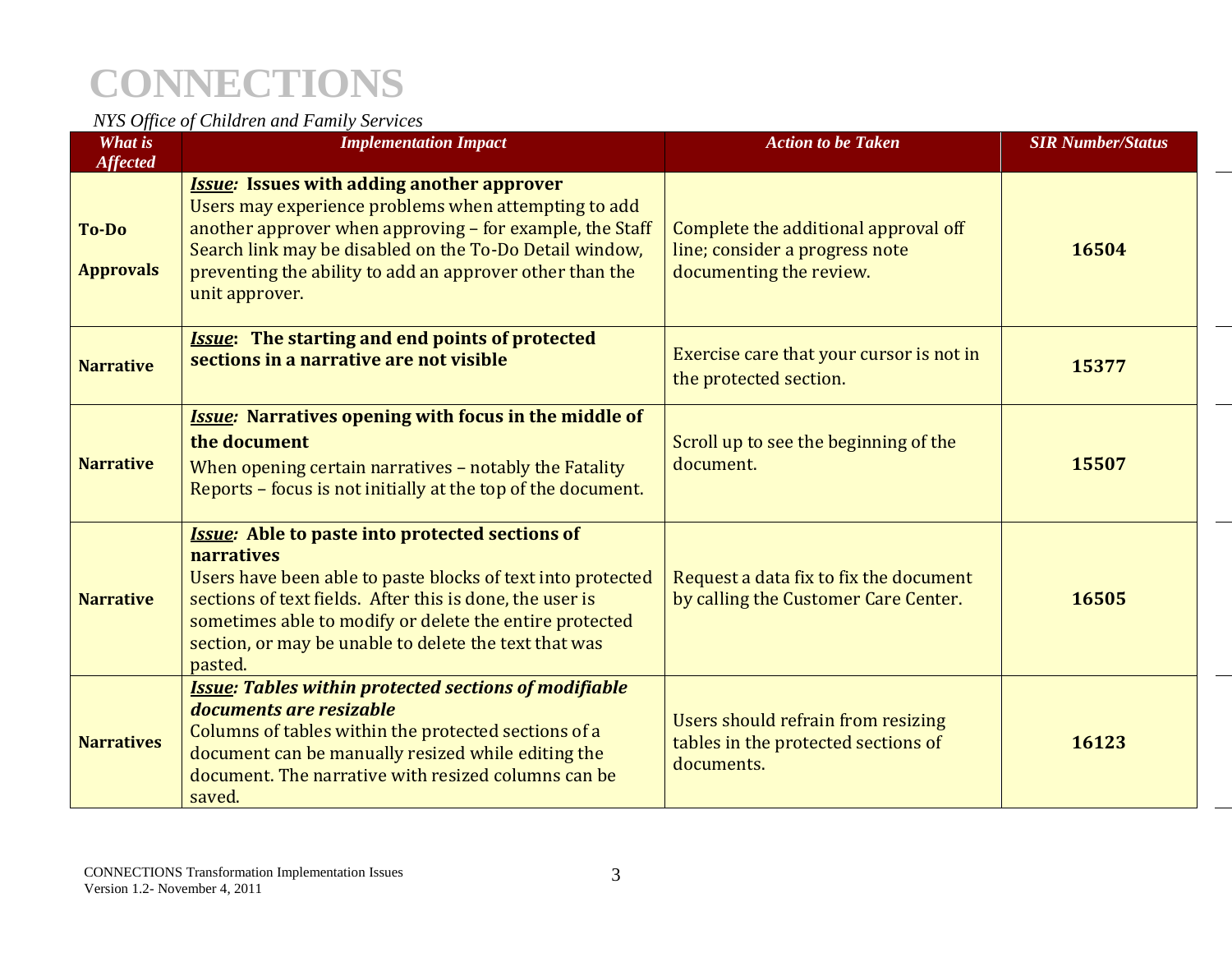|                                   | <b>CONNECTIONS</b>                                                                                                                                                                                                                                                                                                                                                                                          |                                                                                |                          |
|-----------------------------------|-------------------------------------------------------------------------------------------------------------------------------------------------------------------------------------------------------------------------------------------------------------------------------------------------------------------------------------------------------------------------------------------------------------|--------------------------------------------------------------------------------|--------------------------|
|                                   | NYS Office of Children and Family Services                                                                                                                                                                                                                                                                                                                                                                  |                                                                                |                          |
| <b>What is</b><br><b>Affected</b> | <b>Implementation Impact</b>                                                                                                                                                                                                                                                                                                                                                                                | <b>Action to be Taken</b>                                                      | <b>SIR Number/Status</b> |
| <b>Grids</b>                      | <b>Issue:</b> When filtering a grid by date, the full date is not<br>visible in the filter field<br>While filtering a grid by date, the date field in the filter<br>row does not expand widely enough to show the full date<br>that was entered.                                                                                                                                                            | The functionality works properly, even<br>though the full date is not visible. | 16230                    |
| <b>Searches</b>                   | <b>Issue: Clearing the fields on the search windows does</b><br>not return the cursor to the first enterable field<br>Upon clicking on the Clear button on the search windows,<br>the cursor should automatically return to the first search<br>field so that the user can proceed with another search.<br>Currently this is not happening.                                                                 | The user should manually select the<br>first field.                            | 16134                    |
| <b>Person</b><br><b>Merge</b>     | <b>Issue: Sporadic error when reviewing Person Merge</b><br>tab<br>The following error occurs sporadically when user<br>reviews the Person Merge tab: "Target of<br>SelectionChangedCommand threw an exception."                                                                                                                                                                                            | Exit tab and try again.                                                        | 16295                    |
| <b>Assign</b>                     | <b>Issue: Attempting to assign multiple FSS stages can</b><br>result in bad data displaying in the Assignments grid<br>Upon selecting multiple FSS stages on the workload and<br>clicking the Assign link, the Assignments grid may display<br>information that appears as random text or an "Error in<br>XML data" error may be received. Additionally, buttons on<br>the window may not enable correctly. | Until this issue is fixed, users should<br>assign FSS stages one at a time.    | 16257, 16258,<br>16730   |
| <b>CPS</b>                        | <b>Issue: Call Log report does not match the dates entered</b><br>in the search<br>After performing a Call Log search, if the user then opens<br>the Call Log List report, the From and To dates/times in                                                                                                                                                                                                   | Request a report with the correct times<br>by calling the Customer Care Center | 16301                    |
| Version 1.2- November 4, 2011     | <b>CONNECTIONS Transformation Implementation Issues</b><br>4                                                                                                                                                                                                                                                                                                                                                |                                                                                |                          |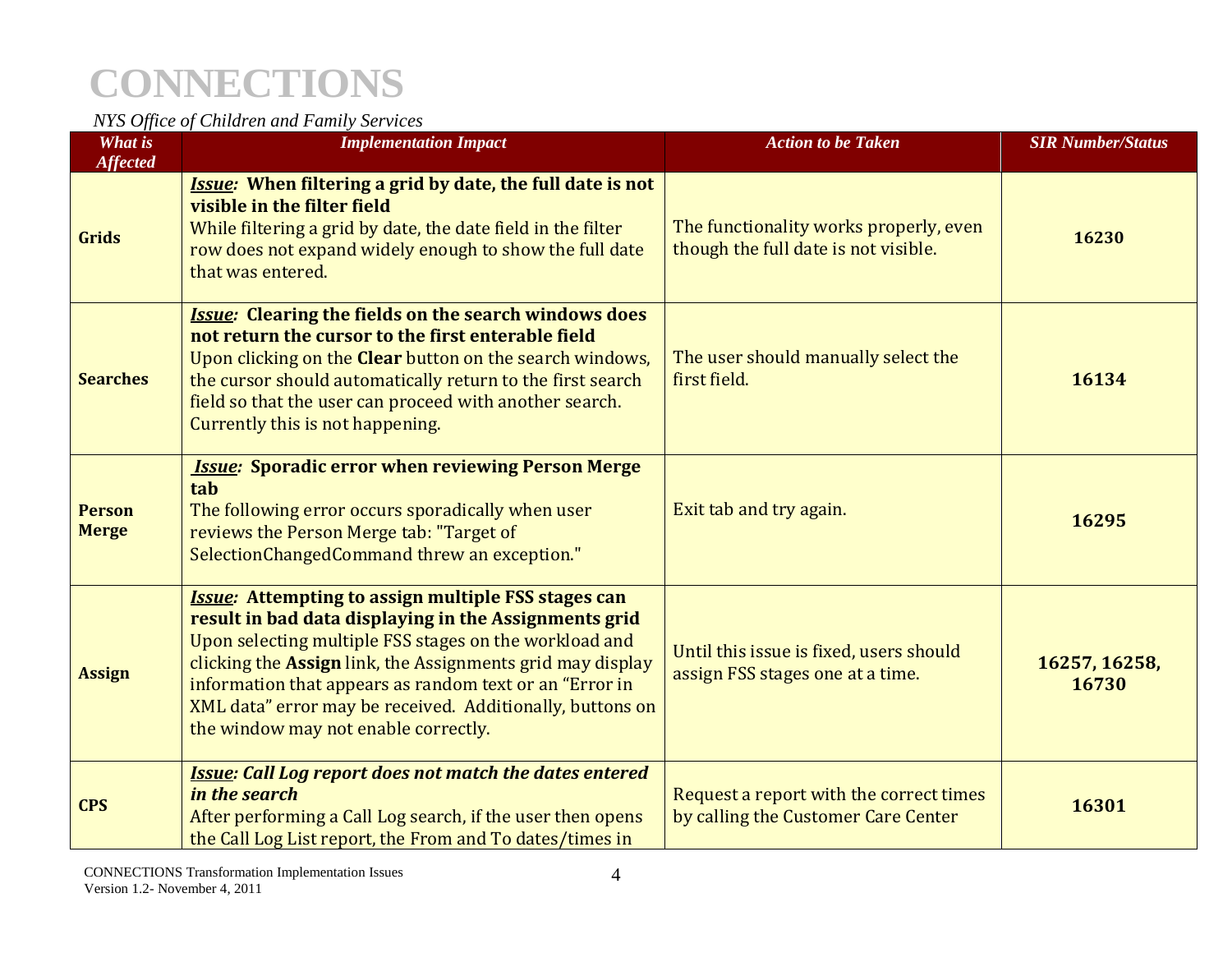|                               | <b>CONNECTIONS</b>                                                                                                                                                                                                                                                                                                                                                                                                                                 |                                                                                                         |                                         |
|-------------------------------|----------------------------------------------------------------------------------------------------------------------------------------------------------------------------------------------------------------------------------------------------------------------------------------------------------------------------------------------------------------------------------------------------------------------------------------------------|---------------------------------------------------------------------------------------------------------|-----------------------------------------|
| What is                       | NYS Office of Children and Family Services<br><b>Implementation Impact</b>                                                                                                                                                                                                                                                                                                                                                                         | <b>Action to be Taken</b>                                                                               | <b>SIR Number/Status</b>                |
| <b>Affected</b>               | the report do not match the dates and times that were<br>searched on - the times reset to 12:00am and 11:59pm.                                                                                                                                                                                                                                                                                                                                     |                                                                                                         |                                         |
| <b>CPS</b>                    | <b>Issue: Allegations - error message incorrectly</b><br>displays on entering date of incident.<br>When entering the date in the Date/Time of Incident<br>field without entering a time, an "Invalid date" message<br>appears before the default time is populated.                                                                                                                                                                                | This message is incorrect and has no<br>functional impact. Click the OK button<br>and continue working. | 15727                                   |
| <b>CPS</b>                    | <b>Issue:</b> Issues upon submission of the Investigation<br><b>Conclusion</b><br>The following issues sporadically occur upon submission<br>of the Investigation Conclusion: multiple Investigation<br>Conclusion events created; previously Approved RAP or<br>Safety Assessment events incorrectly updated back to<br>Pending, Completed or In Process status; approval task<br>not appearing in the Case To-Dos.                               | Request a data fix to progress the stage<br>by calling the Customer Care Center.                        | 15745, 16277,<br>16293, 16303,<br>16500 |
| <b>CPS</b>                    | <b>Issue:</b> Cannot merge a closed case into a case with a<br>dangling Add Info Intake<br>If a district splits an Add Info Intake from a case and then<br>closes the case, the district later needs the ability to merge<br>the closed case into the Add Info case. This currently is<br>not working in the transformed application - the worker<br>correctly receives a message with the option to continue,<br>but choosing "Yes" does nothing. | Request a data fix to progress the stage<br>by calling the Customer Care Center.                        | 16722                                   |
| <b>FAD</b>                    | <b>Issue:</b> Attempting to approve a home closure fails<br>with incorrect message "A pending approval exists"<br>In some scenarios where a multi-purpose home has been                                                                                                                                                                                                                                                                            |                                                                                                         | 16593                                   |
| Version 1.2- November 4, 2011 | <b>CONNECTIONS Transformation Implementation Issues</b><br>5                                                                                                                                                                                                                                                                                                                                                                                       |                                                                                                         |                                         |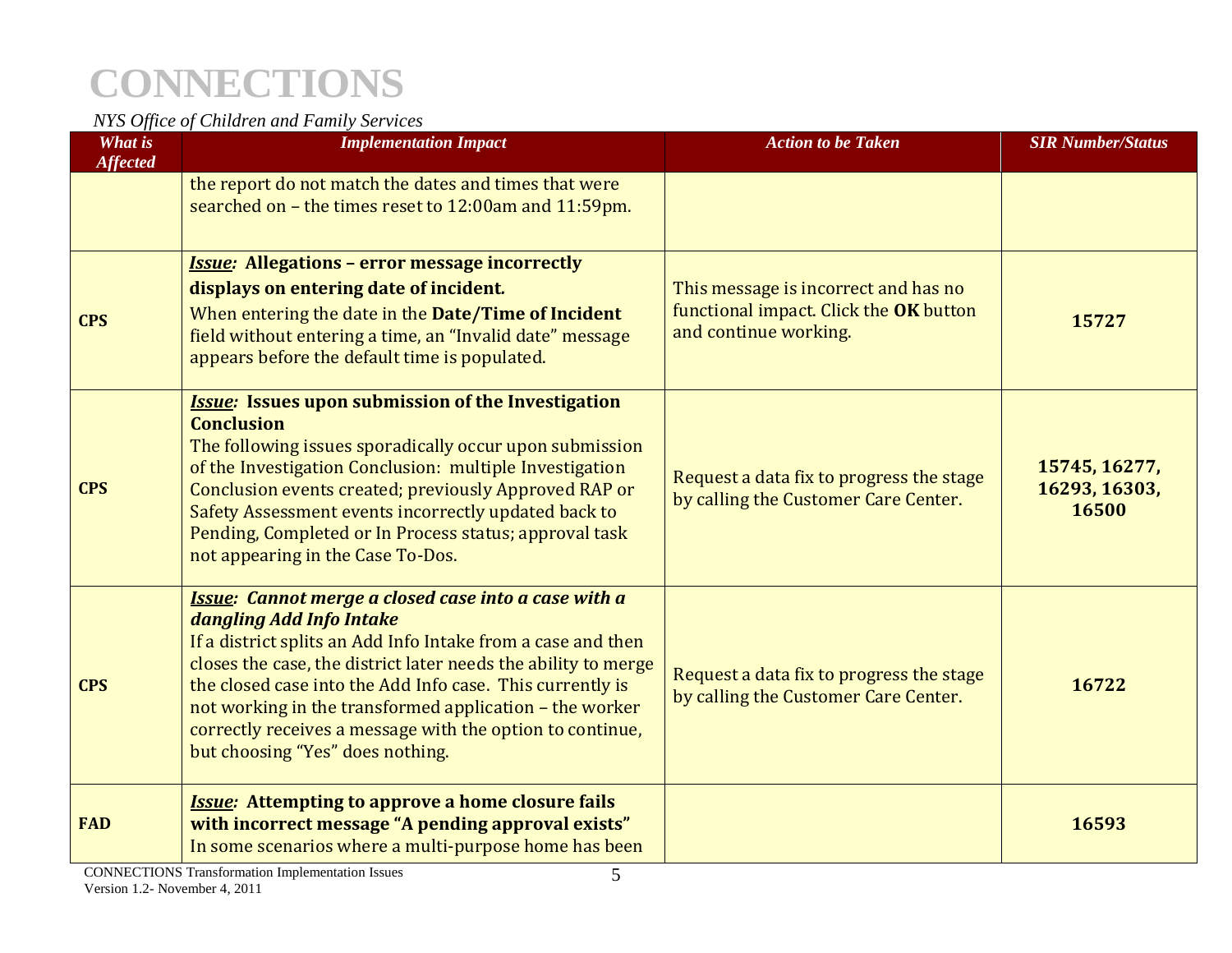|                                                                    | <b>CONNECTIONS</b>                                                                                                                                                                                                                                                                                                                                                            |                                                                                                                                                                                                             |                          |
|--------------------------------------------------------------------|-------------------------------------------------------------------------------------------------------------------------------------------------------------------------------------------------------------------------------------------------------------------------------------------------------------------------------------------------------------------------------|-------------------------------------------------------------------------------------------------------------------------------------------------------------------------------------------------------------|--------------------------|
| What is                                                            | NYS Office of Children and Family Services<br><b>Implementation Impact</b>                                                                                                                                                                                                                                                                                                    | <b>Action to be Taken</b>                                                                                                                                                                                   | <b>SIR Number/Status</b> |
| <b>Affected</b>                                                    | submitted for foster program closure, attempting to<br>approve the home closure displays incorrectly the<br>message that the home cannot be closed due to a pending<br>approval.                                                                                                                                                                                              |                                                                                                                                                                                                             |                          |
| <b>FAD</b>                                                         | <b>Issue:</b> Home closure report displays blank after<br>rejection<br>Home closure reports are not displaying case-specific data<br>when opened after rejection.                                                                                                                                                                                                             | FAD supervisors should not reject a<br>home closure and should resolve issues<br>off line.                                                                                                                  | 16708                    |
| <b>FAD</b>                                                         | <b>Issue: FAD stages cannot be accepted or rejected</b><br>Selecting a FAD stage in the Workload and then clicking<br>Accept does nothing; selecting a FAD stage in the Workload<br>and then clicking Reject and entering rejection comments<br>does not reject the FAD stage. In the transformed application,<br>a FAD stage that has not been accepted cannot be worked on. | Enter stage via Unit Summary and<br>accept on behalf of the user. The user<br>may also request that someone with<br>access to the old application make the<br>change by calling the Customer Care<br>Center | 16864, 16866             |
| <b>Family</b><br><b>Services</b><br><b>OCI By</b><br><b>Worker</b> | <b>Issue: Family Services OCI By Worker on-screen</b><br>alignment<br>The Family Services OCI By Worker report column<br>headers do not line up with the information on the report<br>when viewed on the screen.                                                                                                                                                              | None, the printed copy of the report<br>displays the information aligned<br>correctly.                                                                                                                      | 13817                    |
| <b>Printing</b><br><b>Reports</b>                                  | <b>Issue:</b> Unable to print to a specific printer tray<br>Some workers report that they are unable to print letters<br>to a specific printer tray (e.g. for letterhead) even though<br>they are selecting that tray in the settings in the Print<br>dialog. Other settings including one-sided printing are<br>also not being properly set.                                 | Move your letterhead to the tray<br>selected, each situation seems to have a<br>different solution.                                                                                                         |                          |
| Version 1.2- November 4, 2011                                      | <b>CONNECTIONS Transformation Implementation Issues</b><br>6                                                                                                                                                                                                                                                                                                                  |                                                                                                                                                                                                             |                          |